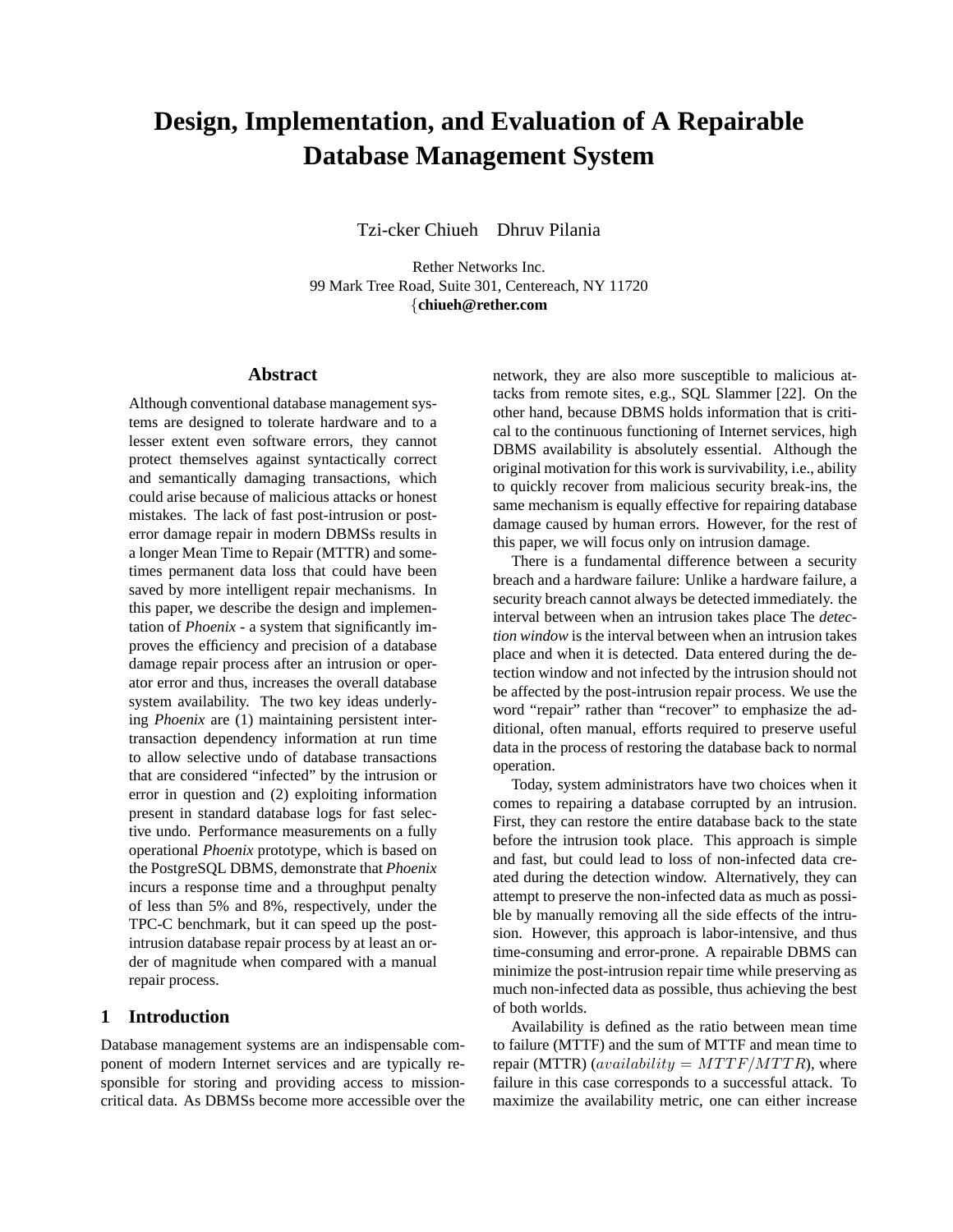the MTTF to infinity or decrease the MTTR to zero. In contrast to most traditional database security mechanisms, which aim at maximizing the MTTF, the approach described in this paper attempts to minimize the MTTR, or fast repair of database damage left by security breaches, thus improving a DBMS's dependability by increasing it's availability.

There are two justifications for the MTTR minimization approach toward highly available DBMS. First, the effectiveness of existing database security mechanisms, such as integrity constraints, embedded rules in transactions, SQL and OS-based access control etc., is reaching a plateau. Consequently, it is becoming more and more difficult and expensive to further improve the MTTF. Comparatively, the MTTR minimization approach receives relatively less attention. Second, it is generally believed that there is no such thing as an unbreakable system. For example, attacks based on social engineering, password stealing, or insider information, are almost impossible to prevent. When these attacks occur, the best one can hope for is to restore the system back to normal operation as quickly as possible.

After an intrusion, currently the only option that database administrators have is to manually determine the "damage perimeter" and erase all the identified corrupted data. Unfortunately, given the highly complex interactions among database transactions, especially in a high-volume E-service site, it is next to impossible to determine how the transactions issued by intruders impact the database before the intrusion is detected. As a result, a common approach that database administrators take to repair intrusion damage is to roll the database back to where it was before the start of the first intruder transaction. While this approach is conceptually simple and does eliminate all damage caused by malicious transactions, it also throws away all the useful work produced between the occurrence of an attack and its detection.

A more desirable alternative is to determine the exact extent of intrusion damage, and undo only those transactions that are considered corrupted by the attack. *Phoenix* takes exactly this approach both to increase the amount of useful work preserved across intrusion and to speed up the repair process. More specifically, *Phoenix* tracks and maintains inter-transaction dependency at run time to determine the exact extent of damage caused by an intrusion, and exploits standard database logs to support single-assignment update semantics and thus the ability to roll back committed transactions.

We have built a fully operational *Phoenix* prototype based on PostgreSQL, which was chosen because *Phoenix* requires modifications to the DBMS kernel. PostgreSQL is currently the most advanced open-source DBMS with transaction support and is now a part of Red Hat's Linux distribution. It supports all the features of a fully functional commercial DBMS including ACID guarantees for transactions, write ahead logging, complex object types, ODBC/JDBC interfaces, etc.

The rest of this paper is organized as follows. In Section 2 we review previous research in the area of intrusionresilient data systems in general, and intrusion-resilient DBMS in particular. Section 3 describes the system architecture of *Phoenix*. Section 4 presents the software architecture and implementation details of the current *Phoenix* prototype. Section 5 provides the results of a detailed performance study of the *Phoenix* prototype based on the TPC-C workload. Section 6 summarizes this paper with its main contributions and an outline of on-going work.

# **2 Related Work**

Oracle 9i supports a feature called Flashback query [1] that allows end users to post a query against a database state at a particular point in time in the past. This feature is built upon the WAL log and can be used for building selfcorrecting applications that need to undo effects of certain transactions without point-in-time rollback. The Ingres database system from Computer Associates Inc. supports point-in-time rollback and roll-forward using journal-based recovery [2]. In this approach, journal files containing changes to database tables are maintained and analyzed to reconstruct the database state at the time point in question. Although these two commercial database features provide nice "history query" capabilities, they themselves do not allow intrusion tolerance for two reasons. First, they do not support*selective* undo of database transactions that take place between the current time and the time point of interest. Second, they do not solve the problem of determining which transactions to undo, or the extent of database damage due to an attack.

There have been several research projects on postintrusion database damage repair. Ammann et al. [4] proposed a transaction model and associated protocols that allow normal transactions to proceed against a database whose portions are known to be damaged as a result of an intrusion. The proposal is largely a theoretical exercise without detailed system-level considerations. Peng Liu et al. [5] [6] described a concrete intrusion tolerant database system called ODAM, which can continue its transaction processing service even in the presence of active attacks. ODAM logs database updates in terms of SQL-based transactions. Instead of keeping track of inter-transaction dependencies at run time as *Phoenix* does, ODAM identifies them at the repair time by analyzing the SQL log. To support continuous operation, ODAM incorporated several concurrency control schemes to detect, assess and repair damaged databases on the fly without completely stopping the processing of new incoming transactions. However, during the repair time, the effective throughput of the DBMS is degraded. ODAM requires both a write log and a read log. Although a write log is quite common in modern DBMS, maintaining a read log poses a serious performance over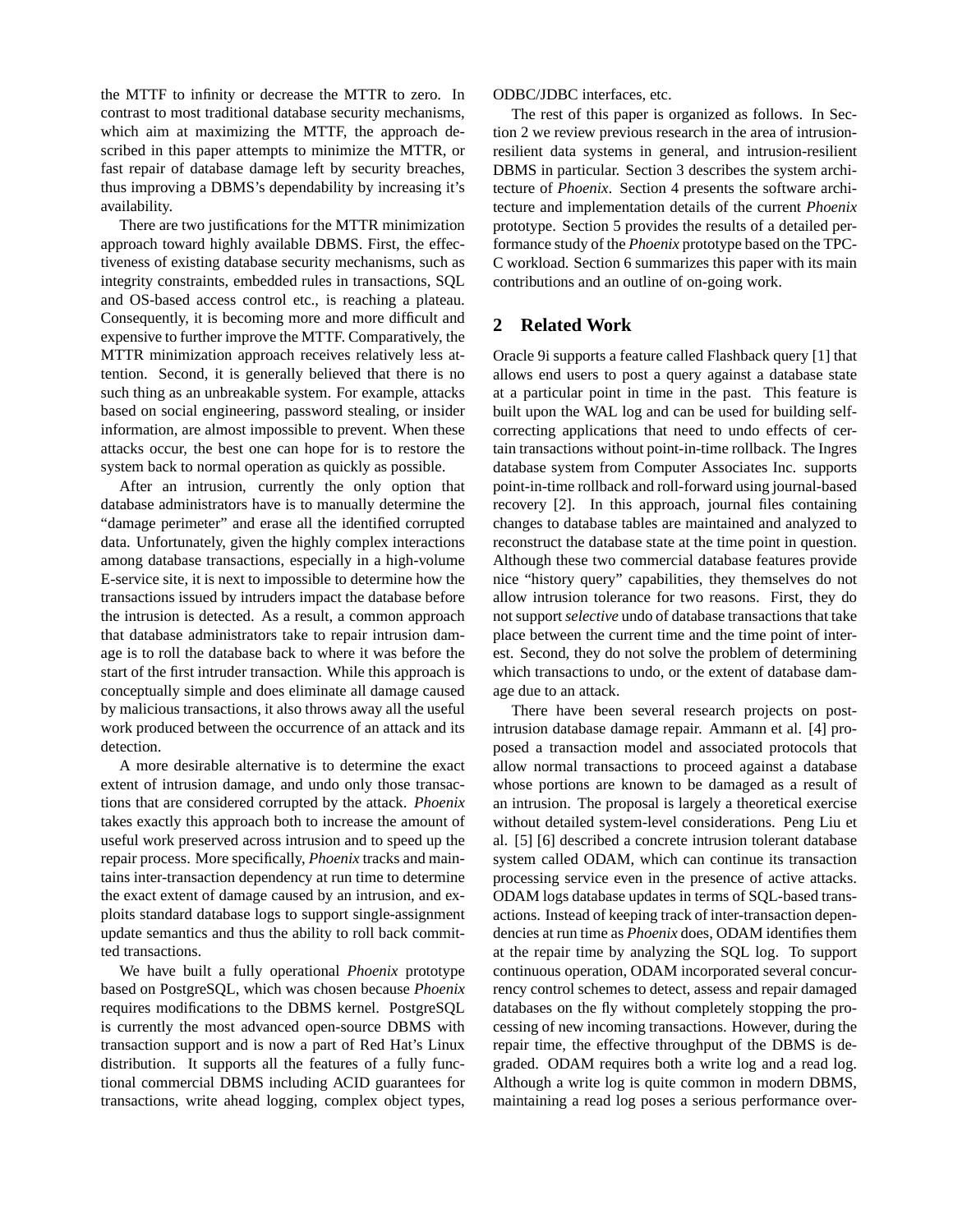head and therefore is not supported in existing DBMS. ODAM obtains transaction read information by using predefined templates of reads for each transaction. These read templates are instantiated at the time a transaction runs by parsing the SQL statements associated with the transaction. In contrast, *Phoenix* maintains an inter-transaction dependency graph and thus does not need any read log for recovery purpose. Consequently, our approach does not require any prior knowledge of the transactions and is more accurate. At present, *Phoenix* only supports off-line postintrusion database repair, but can be extended to support on-the-fly database repair with proper concurrency control as in ODAM.

The Repairable File System (RFS) project [14] aims to improve the speed and precision of post-intrusion damage repair for NFS servers. Traditionally, file system recovery uses signatures generated by systems such as Tripwire [17] to determine corrupted system files or complete point in time restoration from backups. Instead, RFS maintains file system operation logs and carries out dependency analysis to provide fast and accurate repair of damage caused by NFS operations issued by attackers. *Phoenix* applies the same set of principles used in RFS to build intrusionresilient database systems.

Finally, it should be noted that *Phoenix* is different from standard database back-up systems in that it backs up every database update and keeps track of inter-transaction dependencies at run time. *Phoenix* is also different from data mirroring/replication systems because the latter simply make the same mistake twice in the presence of intrusion or errors, and do nothing to improve the accuracy or performance of post-intrusion damage repair.

The Recovery Oriented Computing (ROC) project [18] [19] advocates a radical shift from a performancedominated research focus to the focus of improving system availability by reducing MTTR and eventually the overall system ownership cost. One of the applications that is currently being pursued, an undoable email system [18], shares a similar approach with *Phoenix*, but focuses specifically on email message protection rather than general databases.

The Dali system [21] from Bell Labs took a similar inter-transaction dependency tracking approach to eliminate transactions that have been corrupted by an application which runs in the same address space as the database. The Dali approach keeps track of the read-dependency set of each transaction and is mainly for main memory database management.

# **3 The Phoenix Approach**

The ultimate goal of the *Phoenix* project is to develop a modular system that can be plugged into an existing DBMS and makes it intrusion-resilient without any modification to the host DBMS. Whether this goal is attainable depends on the availability and flexibility of the "hooks" existing DBMSs support. Fundamentally, to convert a standard DBMS into one that is intrusion-resilient, one needs to add to the DBMS the following capabilities:

- The ability to maintain the *before images* of all database updates so that each database update is undoable, and
- The ability to keep track of the dependencies among transactions, so that it is possible to determine precisely the extent of database damage induced by one or a set of attack transactions.

## **3.1 Maintaining Before Image**

Every modern DBMS supports database transactions, and maintains some sort of before image on disk for every database update, at least after the associated transaction is committed. In write-ahead logging, for example, the undo/redo log records associated with a transaction must be written to disk before the transaction can be committed. Theoretically *Phoenix* can use these "undo" log records as before images in the damage repair process. However, there are two issues that make the picture less than ideal. First, undo log records are usually kept for a shorter period of time than *Phoenix* needs. For example, if the *protection window* of *Phoenix*, which is the maximal interval between an attack and its detection that the system allows and still is able to support lossless repair, is set to one month, undo log records need to be kept for one month. Although these undo records could be kept in the archive log to survive disk failure, increasing use of disk mirroring and replication renders archive logs less and less popular in practice.

The second issue is that there is no standardized programming interface to access the transaction log and to apply the log records therein to undo already committed transactions. One possibility is to automatically derive a compensating transaction for a transaction that needs to be undone, and submit the compensating transaction to the DBMS through its standard access interface. This way no modification to the DBMS is required to support transaction rollback.

#### **3.2 Tracking Inter-Transaction Dependency**

Today, to repair intrusion damage on a database, administrators have no choice but to *manually* go through the set of transactions that take place between when an attack occurs and when it is detected, if they need to eliminate the effects of those and only those transactions that are affected by the attack. This is obviously a labor-intensive, error-prone, and time-consuming process, and is also why MTTR for database damage cannot be significantly reduced. *Phoenix* addresses this problem by keeping track of inter-transaction dependency at run time; therefore at repair time, *Phoenix* can accurately and automatically deter-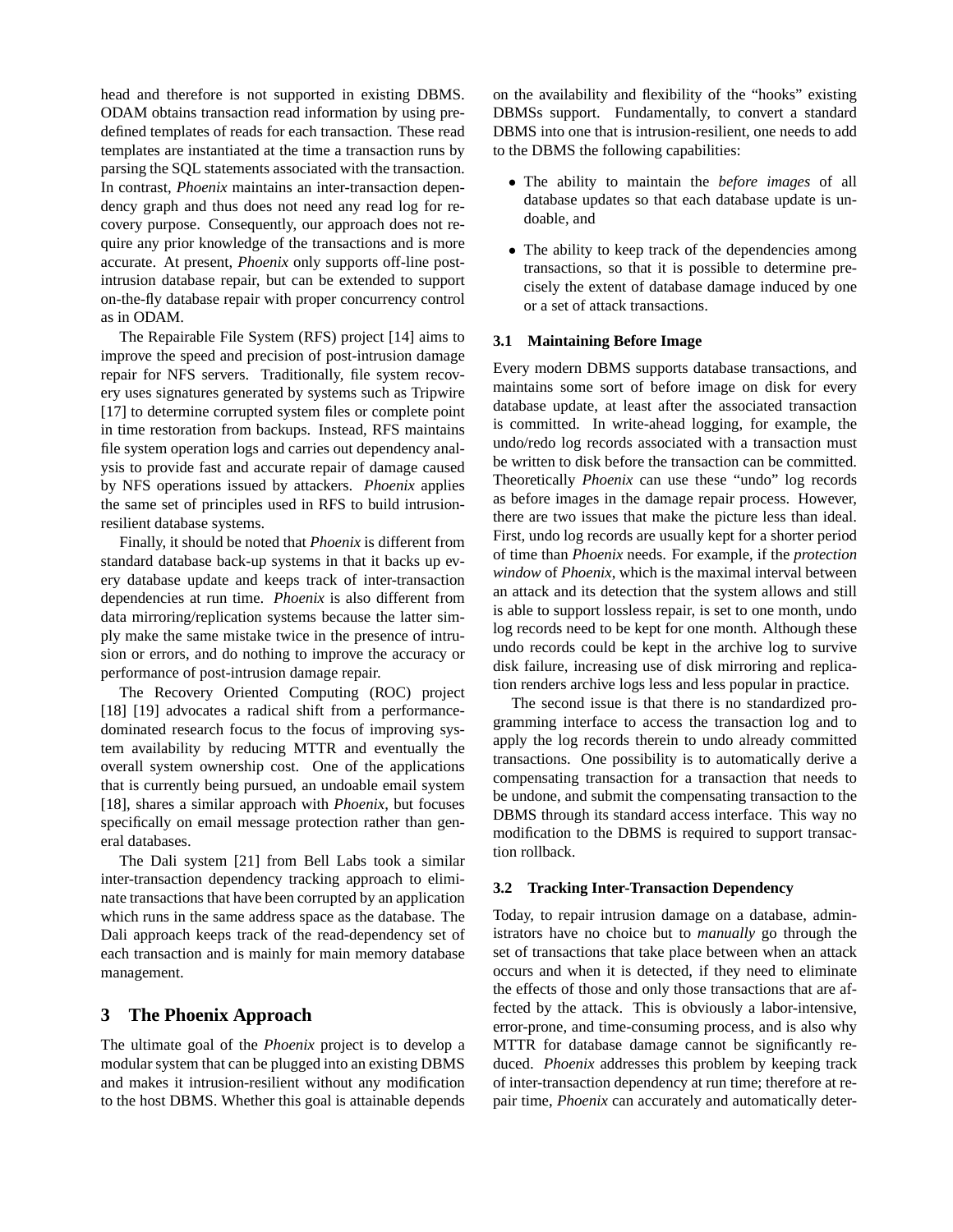mine the set of transactions that are potentially corrupted by the intruder's transaction(s). Presented with these transactions identified by *Phoenix*, database administrators can either choose to refine them further or to rollback their effects directly.

The notion of inter-transaction dependency is far from obvious. The most sophisticated definition of transactional dependency calls for the semantic analysis of the applications in which transactions are embedded. For example, suppose Transaction A is embedded in Application 1 and Transaction B is embedded in Application 2. At run time Transaction A retrieves a record that is last updated by Transaction B. In this case, although there is an intertransaction dependency between Transaction A and Transaction B, there may not be a real dependency between Application 1 and Application 2, because Application 1 never uses the record that Transaction A retrieves in its application logic. Therefore, this inter-transaction dependency can be safely ignored.

Conversely, even when two transactions do not access common records, it does not necessarily mean that there is no dependency between them, because it is possible for an application to access Record X through Transaction A, compute a value from Record X, and use the resulting value to update Record Y through Transaction B. In this case, although Transaction A and B do not share any data, there is an implicit inter-transaction dependency between Transaction A and Transaction B through the common embedding application. In the most extreme case, Transaction A is embedded in a different application than Transactions B, but these two embedding applications have data dependencies through inter-process communication.

The inter-transaction dependency that the current *Phoenix* prototype supports is based strictly on read-write relationships between transactions: There is a dependency from Transaction A to Transaction B if Transaction B reads a data item last updated by Transaction A. The assumption underlying this definition is that reading a particular item changes the state of a transaction and affects its execution results.

To compute inter-transaction dependencies, one can maintain for each transaction a read/write log, which records the set of records that are read and written by that transaction at run time, and perform dependency analysis at repair time. While conceptually simple, it has a major flaw: most DBMSs do not support read logs because keeping read logs incurs serious performance penalty. Recognizing this deficiency, *Phoenix* chose to build up inter-transaction dependency directly at run time, thus eliminating the need of read logging completely.

For each data item, *Phoenix* maintains an additional field that records the last transaction that updates the data item. Let's call this field of data item X as *Prev(x)*. When X is read by Transaction T, then *Phoenix* establishes a dependency relationship between T and the transaction indicated in  $Prev(x)$ . This algorithm is illustrated in Figure 1. For example, after the first transaction,  $Prev(1) = 0$ ; once the second transaction completes, transaction 1 is dependent on transaction 0, as shown in the dependency graph that *Phoenix* builds on the fly.

Because inter-transaction dependencies need to survive intrusion, they should be kept persistent and preferably in a separate disk than other database disks. Specifically the dependencies associated with a transaction should be written to disk when the transaction commits.

Concurrent execution of transactions complicates the maintenance of inter-transaction dependency. First, if T just updates x, changing  $Prev(x)$  to T should happen before another transaction reads x.  $Prev(x)$  update should be atomic with respect to the actual update of x. Secondly, if a transaction T writes x and later aborts, *Prev(x)* should be reset to its previous value before T's update. This can be accomplished by considering  $Prev(x)$  information to be a part of the before image of an item x and then carrying out necessary changes at transaction rollback time. Thirdly, if transactions against a database system are allowed to execute at *read uncommitted* isolation level, cascaded aborts are possible due to dirty reads. In this case *Phoenix* must carefully remove any dependency information associated with the aborted transactions and also restore  $Prev(x)$  to it's earlier values. Handling aborts becomes considerably easier if all transactions are guaranteed to run at at least *read uncommitted* isolation level. We discuss these issues further in Section **??**.

The choice of the granularity of a data item for which the *Prev()* field is maintained affects the run-time performance overhead and the accuracy of dependency tracking. Coarser granularity results in lower performance overhead but a higher probability of *false sharing*, i.e., two transactions that read and write different portions of the same data item. From an implementation's standpoint, the definition of a data item must satisfy the following two properties:

- The read/write of a data item must be atomic so that the *Prev()* field update is atomic, and
- There should be a unique way to refer to an item so that undo can be done at the same granularity.

A table row satisfies both properties and thus is chosen as the basic unit for tracking inter-transaction dependencies. Accordingly a data item read operation is defined as either of the following: (1) read access to a row satisfying WHERE or HAVING clause in a select operation, or (2) read access to a row satisfying WHERE clause in update/delete operation. To a given transaction, a row is read only when the select statement returns a row or when a row is chosen to be updated/deleted by an update/delete statement. Note that this definition excludes those rows that are read *during* the processing of a select operation or a delete/update operation. That is, if the DBMS reads a set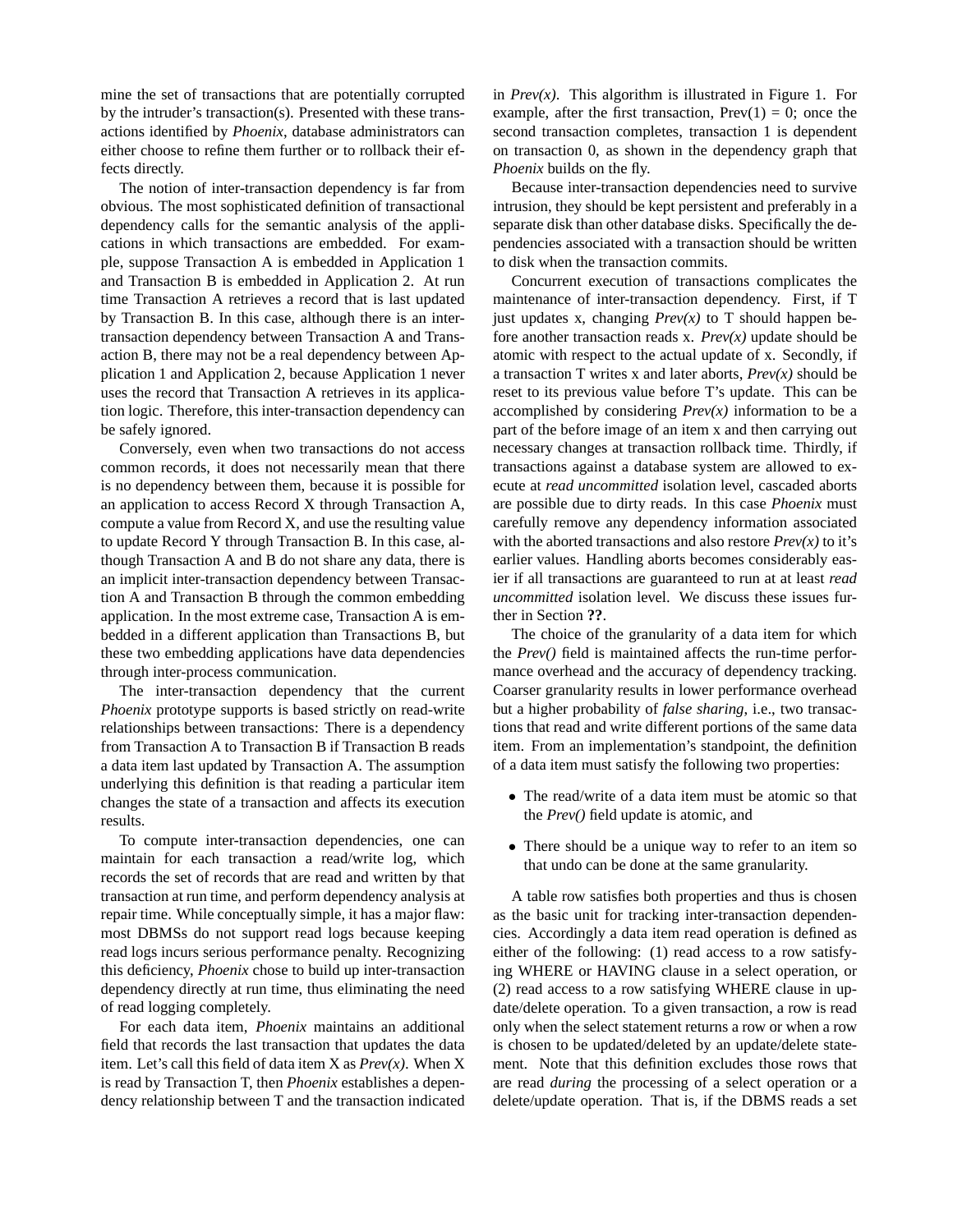

Figure 1: Creating dependency graphs from transaction history. Transaction 1 becomes dependent on Transaction 0 after reading item 1 that is last updated by Transaction 0. The algorithm on the right describes how the graph on the left is created and maintained.

of rows in order to service a select query, only the rows that satisfy the query are considered read by the transaction that issues the query. Similarly a write to a table row is defined as an update (insert) statement, which modifies (inserts) that row.

## **4 Prototype Implementation**

The implementation of *Phoenix* adheres to the following principles. Firstly, the addition of intrusion resilience should be safe in the sense that it does not affect normal transaction execution semantics even upon system failures. Secondly, the performance and space overhead of *Phoenix* should be kept to the minimum, preferably to a level that is completely transparent to database users. Finally, database administrators should be able to enable/disable *Phoenix* easily.

Logically, *Phoenix* consists of two components: a runtime component that builds up inter-transaction dependencies during normal operation, and a repair-time component that computes the set of corrupting transactions and performs undo of their effects after an intrusion is detected. These two components will be described in more detail in the following subsections.

The current *Phoenix* prototype is built on PostgreSQL, an open-source database management system derived from Berkeley's Postgres project. We chose PostgreSQL as the underlying platform because it is open-source, it provides industry-strength transaction support, and most importantly the fact that its multi-version concurrency control and no-overwrite storage management are a perfect fit with *Phoenix*. In the next subsection, we will briefly describe these two PostgreSQL features to set the stage for subsequent discussion.

## **4.1 Multi-Versioning Record Structure in PostgreSQL**

PostgreSQL uses a no-overwrite storage management policy to speed up the transaction processing. In this scheme, every update to an existing table row creates a new version of the row. Under this policy, both the before image and after image of each database update are implicitly stored in the database, and consequently there is no need for storing undo information in a separate log. This essentially means that a part of the standard write-ahead log (before images) is implicitly stored as part of the database records. This results in faster transaction abort handling and recovery as there is no undo log to process.

With this database record structure, PostgreSQL chooses to use a multi-version concurrency control (MVCC) scheme to improve the transaction concurrency. In MVCC, the concurrency control granularity is a table row; a read access and a write access to the same table row do not block each other; only a write access can block another write access to the same table row.

In PostgreSQL, a table row contains one or more tuples, each representing a distinct version of the table row. At run time, when a transaction accesses a table row, the tuple it actually sees depends on the *visibility* rule. Each tuple of a table row comes with a metadata that consists of three fields: *Xmin* contains the ID of the transaction that creates this tuple, *Xmax* contains the ID of the transaction that updates or deletes this tuple, *Link* points to the next tuple of the same table row. When a transaction with an ID of  $N$ accesses a table row, PostgreSQL returns the tuple of this table row that has a valid Xmin and invalid Xmax with respect to N.

In *read committed* isolation level, the ID in Xmin or Xmax is valid with respect to  $N$  if and only if it is  $N$  or it denotes a transaction that is already committed. In *serializable* isolation level, the ID in Xmin or Xmax is valid with respect to N if and only if it is N or it denotes a transaction that is already committed before Transaction  $N$  starts.

In visibility rule processing, PostgreSQL needs to know whether a transaction is already committed and when. For this purpose, it keeps a separate transaction status log, each entry of which corresponds to a transaction and indicates whether the transaction is in progress, committed, or aborted. To ensure correctness, the tuples updated by a transaction must be written to disk before its entry in the transaction status log can be changed to "committed."

Multiple tuples per table row combined with visibility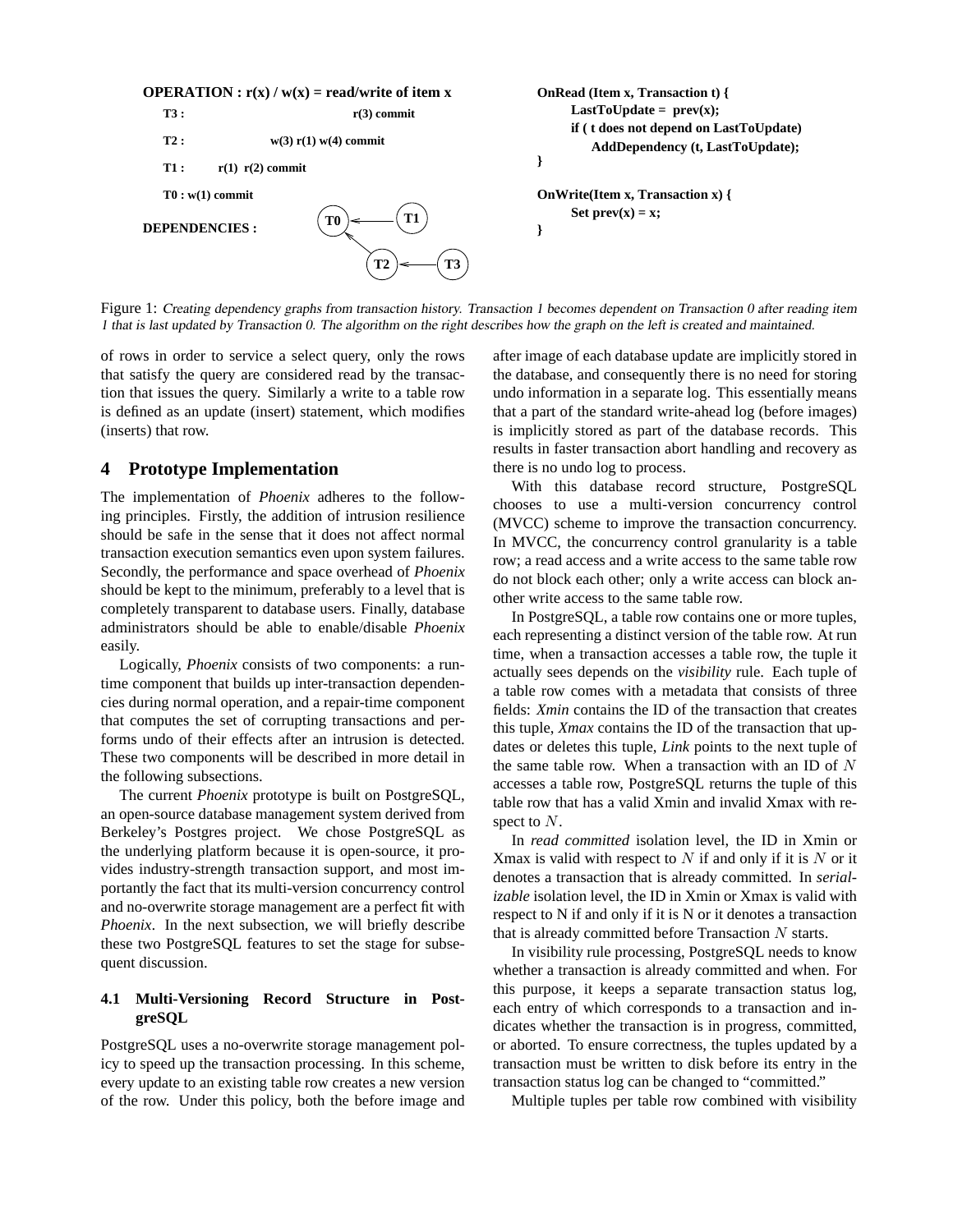rule processing result in both a powerful framework for both concurrency control and error recovery. For example, during recovery, to abort a previously in-progress transaction, all that is needed is to convert the transaction's corresponding entry in the transaction status log to "aborted". Once this is done, none of the tuples it creates will be visible to any transactions according to the visibility rule. There is no need for any redo, because if a transaction is considered "committed" in the transaction status log, all the tuples it creates must be written to disk already.

From the standpoint of *Phoenix* implementation, PostgreSQL provides two key benefits. First, the *Xmin* field of every tuple provides the same information as *Prev()*. Second, the extremely simple way of aborting a transaction allows *Phoenix* to undo a committed transaction without making any modification to PostgreSQL's source code.

#### **4.2 Run-Time Logic**

#### **4.2.1 Recording Last Update Transaction**

To keep track of inter-transaction dependencies at run time, PostgreSQL needs to record the ID of the transaction that last updates each database record. There are two ways to implement this functionality. The first approach is tied with PostgreSQL's multi-versioning record structure. When a transaction accesses a table row, PostgreSQL returns one of the row's tuples according to the visibility rule; the *Xmin* field of this tuple gives the ID of the transaction that creates the instance of the table row that the current transaction is accessing. The additional space usage is only 4 bytes (size of a unique transaction ID) per row and the time cost is that of updating this 4-byte field each time a row is written. By exploiting the MVCC data structure inherent in PostgreSQL, no additional code is required for *Phoenix* to keep track of the last transaction that updates a given table row.

If there is no per-record *Xmin* field, then an alternative approach for maintaining *Prev()* information is based on triggers. More specifically, we create a system table called *CreateTran* that contains two columns : row OID and transaction ID. A tuple (o,x) in *CreateTran* indicates that the row with OID o is last updated by a transaction with ID x. To take control when a table row is updated, one can set up a create/delete/update trigger for every database table. The handler associated with a table's trigger will be invoked whenever a row in the table is created, deleted, or modified. Moreover, the handler can access the row in question. Using the trigger mechanism, we can modify the transaction ID field of the *CreateTran* entry corresponding to the row in question to point to the current transaction. The *CreateTran* table is implemented as an in-memory hash table with row OID as the key. On both read and write access to a table row, the system consults with the hash table with the row's OID, and updates the entry or builds up inter-transaction dependency accordingly. Because the hash table is memory-resident, the cost to access it is much

smaller.

#### **4.2.2 Capturing Inter-Transaction Dependency**

In *Phoenix*, an inter-transaction dependency is constructed whenever a transaction reads a table row that is last updated by another transaction. Conceptually one can set up a read trigger for each database table and implement this dependency tracking logic in the associated trigger handler. Unfortunately, unlike write triggers, most DMBSes do not support read triggers. Even when they do, the read trigger semantics may not be an exact fit of what *Phoenix* needs and the associated performance overhead may be excessive. As a result, *Phoenix* has no choice but to modify PostgreSQL's internals to construct inter-transaction dependencies at run time.

Ideally, *Phoenix* needs to intercept the query execution at the point when a table row satisfying the WHERE or HAVING clause in the query is returned for further processing. This requirement relates to our definition of read given in section 3.2. The execution plan tree for a query is a binary tree comprising nodes that perform certain tuple producing operations. For example, an index scan node can use a key and a BTree index to return matching rows, a join node can merge-join the tuples produced by it's left and right subtrees, etc. Query execution proceeds in an iterative manner by a parent node asking it's child nodes to produce a tuple for it to operate on. Each returned tuple is operated upon in a node-specific manner. This process continues until child nodes indicate that there are no more tuples. The execution of a query plan is initiated by the root node requesting a tuple from it's children and ends when the children return a *null* tuple. For SELECT statements the root node will return the tuples it receives to the PostgreSQL front end. For UPDATE statements, the root node will perform the required update on the received tuples. For DELETE statements, the root node will expire the received tuples. The tuples that are operated upon by an execution plan tree are in fact copies of the actual ondisk tuples, instantiated at the lower levels in the plan tree. We refer to them as *cooked tuples*. The data portion in cooked tuples may change as they pass through projection or join nodes (cooking) while the meta-data portion usually remains the same. Not every cooked tuple present at lower levels reaches the root node as some of them are discarded during join operations, intersect operations etc.

In order to add a dependency, *Phoenix* intercepts the query execution plan when it identifies the occurrence of a read. At this point, it calls a hook function to add a dependency between the *current transaction* and the *last update transaction* for the tuple in question, before allowing query execution to proceed as normal. The point of interception in query execution is the code associated with processing the root node. Intercepting at the root node suffices as all rows returned to the root node for SELECT/UPDATE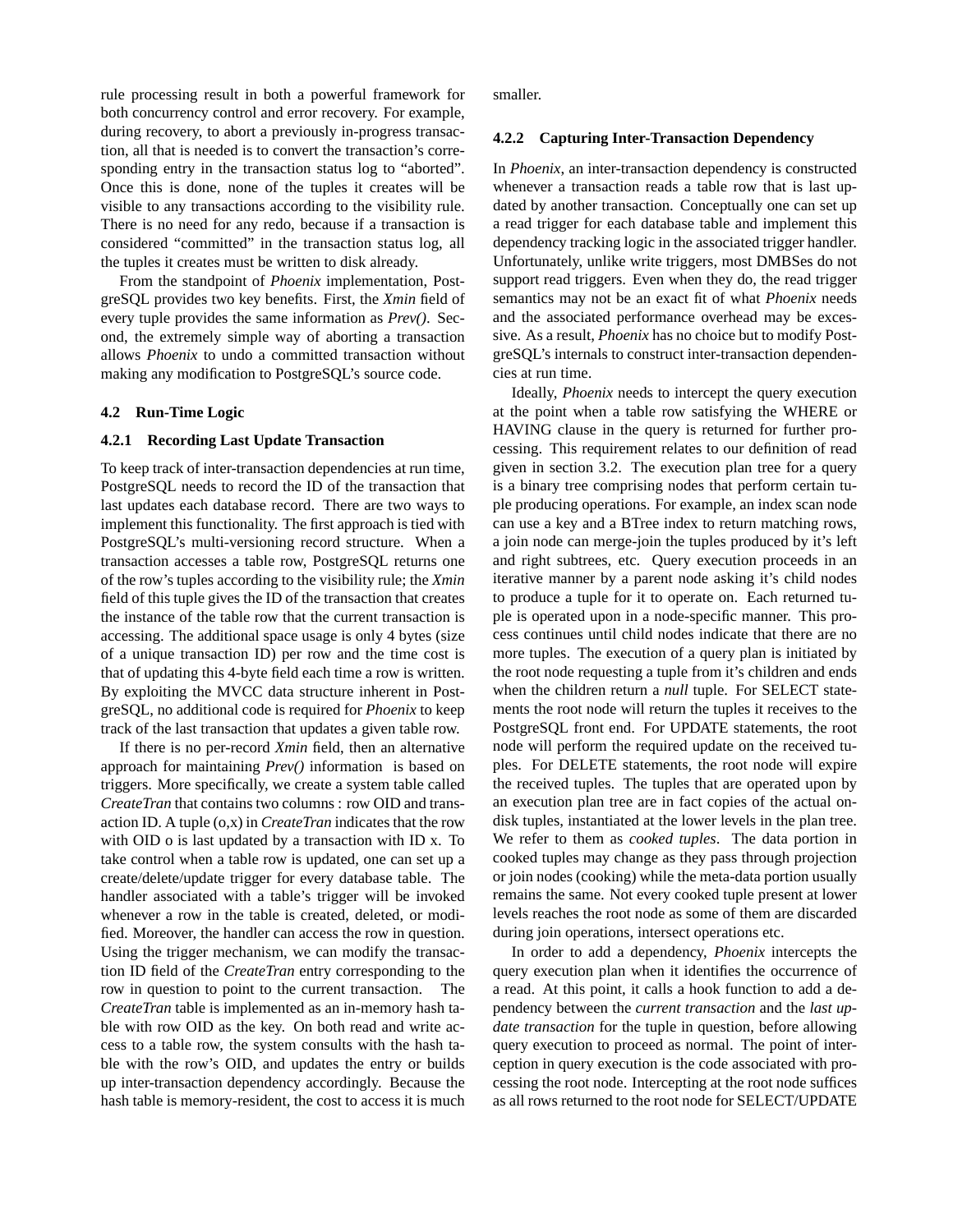statements will match the WHERE (or HAVING) clauses. Thus, we can call our dependency-adding hook function each time the root node's children return a tuple. However, prior to adding a dependency during interception, we also need to obtain the row ID(s) of the tuple as they are needed for determining *last update transaction*. The row ID information needed at the root level is maintained as part of the cooked tuples. It is possible for a cooked tuple to be based upon more than one original disk tuples. For instance, if the SQL query involves a join of 5 tables, the resulting tuple is a linear composition of some rows from these 5 tables. Due to this we need to maintain a list of row IDs for each cooked tuple. This list starts off as a single element when the cooked tuple is instantiated (row ID of disk based tuple) and will grow by one element at each join node. As no deletions or traversal of this list (except at the root node) are required we can maintain it with little overhead. It should be noted that size of this row ID list is usually quite small but such lists exist as meta-data for each of the cooked tuples in the final result of a query. Once the row ID information is available at the root node, *Phoenix* uses the *Prev()* information to find out what transaction(s) last updated the row in question and adds one or multiple dependencies.

## **4.2.3 Keeping Inter-Transaction Dependency Graph Persistent**

Maintaining the inter-transaction dependency graph is a potential performance bottleneck for *Phoenix* as one needs to update and query the graph on each read during query execution. Further, this graph is maintained as a shared data structure operated upon by multiple transactions and thus efficiency is even more critical. We exploit two properties of the operations against the inter-transaction dependency graph to improve its run-time efficiency. Firstly, traversal of the graph is not required while *Phoenix* is operating. It is only during the post-intrusion phase that we need to analyze the dependency graph in detail. Secondly, deletion of edges from the graph can be carried out in an asynchronous manner and even deferred to the post intrusion phase if space is not a concern (see Section 5). This is because deletions need to be performed only when a transaction aborts. We can process a transaction abort event by simply setting a flag in the corresponding node of the graph and taking appropriate action at analysis time.

We implement the inter-transaction dependency graph as a hash table of hash tables. This is stored in the DBMSs shared memory area and thus is accessible to all backend server processes, each of which services a SQL-based transaction. The top-level hash table (Table-A) is indexed by a transaction ID. Each entry in Table-A is associated with one transaction and is a hash table itself (Table-B). Table-A is a store of dependencies for all transactions whereas Table-B is for dependencies associated with a particular transaction.

To record the dependency from Transaction X to Transaction Y, the Table-B associated with X is retrieved through a hashed access to Table-A using X as the key. Next, Y is added to the Table-B of Transaction X through another hashed access to Table-B using Y as the key. To check if Transaction X depends on Transaction Z, we retrieve the Table-B associated with  $X$  and verify if  $Z$  is present in that Table-B.

The part of the inter-transaction graph that describes what a transaction depends on is made persistent when the transaction is committed, at which time the Table-B associated with this committed transaction is written to a diskbased log file. This log file contains one record per transaction. Each record starts with three fields: *TransactionID, numberDepends, and needsUndo*, and is followed by *numberDepends* transaction IDs. The *needsUndo* flag is set if the transaction does not consist of only read queries; transactions that just read are not recorded in the write log and do not need undo. Finally, once a transaction's Table-B is written to disk, the in-memory version is discarded.

#### **4.3 Repair-Time Logic**

After an intrusion is detected, *Phoenix*'s repair-time logic is invoked, which consists of two phases: identification of the undo set and erasing the effects of the transactions in the undo set on the database. *Phoenix* first re-builds the inter-transaction dependency graph from the persistent dependency log file. Given the transactions that are identified as initiated by the attacker, *Phoenix* traverses the intertransaction dependency graph to find all subsequent transactions that directly or indirectly depend on the attacker transaction(s). These transactions form the initial undo set.

Recognizing that the transaction dependency definition currently supported may not be the most appropriate one, *Phoenix* provides a tool for database administrators to refine the initial undo set into the final undo set. The basic operation supported by the tool is called *Depends(T)* which returns the set of transactions depending on T. *Depends(T)* is simply the result of the reachability algorithm with T as the start node. A DBA can delete certain transactions from the undo set, combine two undo sets, add elements to an undo set, etc. Therefore the DBA has considerable flexibility in finalizing the eventual undo set. The dependency graph query tool allows a DBA to mix and match his intuition and knowledge about transaction semantics along with the automated derived undo set. This interactive refinement facility is essential because it provides database administrators a sense of control and flexibility in the database damage control process.

Assume the set of transactions that take place between the time when an intrusion occurs and the time when it is detected is  $T_{total}$  and the final undo set is  $T_{undo}$ . Then logically what *Phoenix* needs to do to repair the intrusion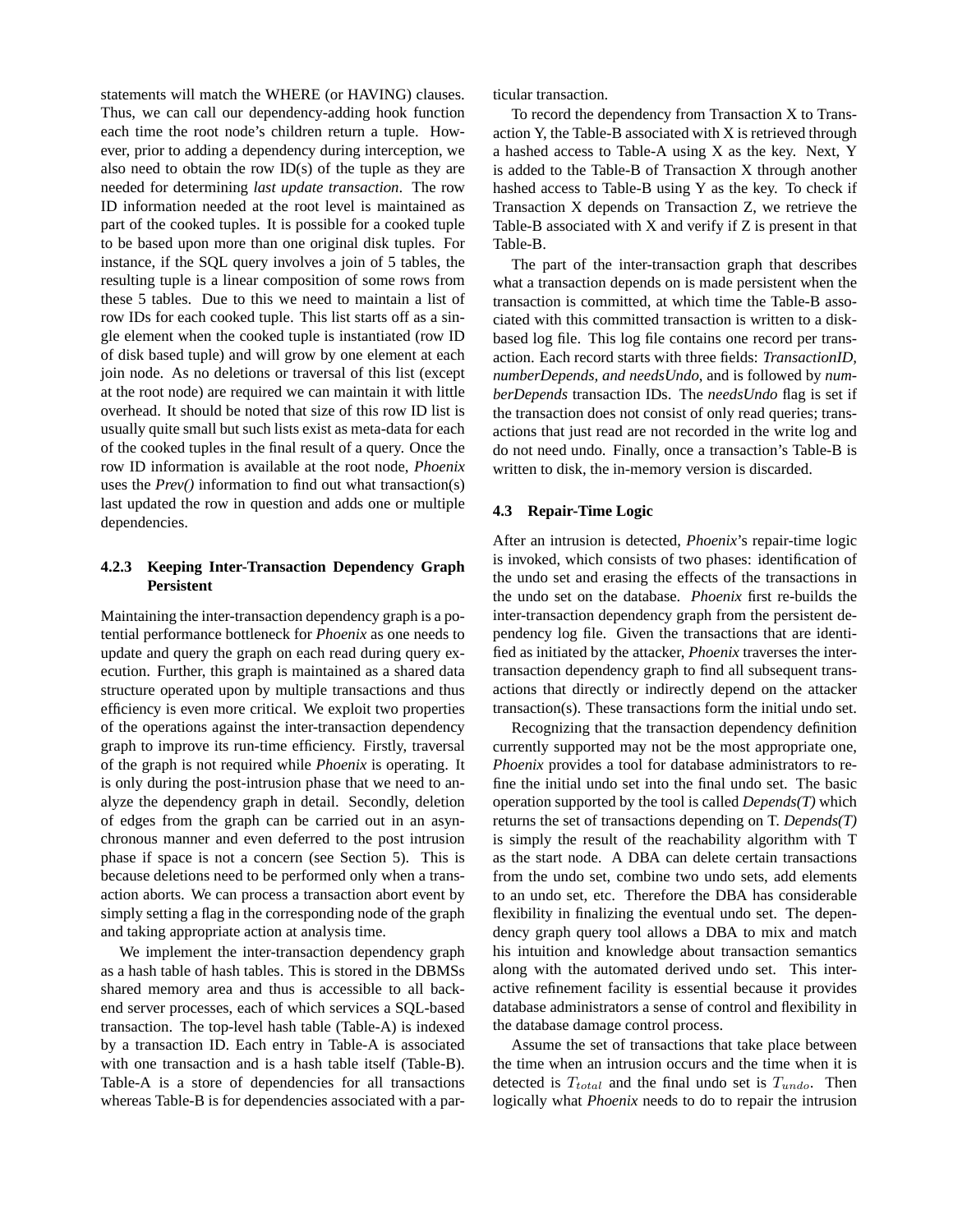damage is to rollback all transactions in  $T_{undo}$ , and to roll forward those transactions that are in  $T_{total}$  -  $T_{undo}$ . The roll-forward step is necessary because it is what distinguishes *Phoenix* from other backup-based damage repair approaches: the ability to selectively undo only corrupting transactions and thus preserve as much useful work as possible.

Owing to the visibility rule logic in PostgreSQL, aborting a transaction is extremely simple: Just change the status of the transaction in question to "aborted" and all the tuples that this transaction creates immediately become invisible. With this powerful primitive, all *Phoenix* needs to do to repair the damage caused by an intrusion is to convert the status of all the transactions in  $T_{undo}$  to "aborted" in the transaction status log. There is no need to explicitly roll forward transactions in  $T_{total}$  -  $T_{undo}$ , because the effects of these transactions will become visible automatically through the visibility rule logic.

Recall that the protection window of *Phoenix* is the longest interval between an intrusion and its detection that *Phoenix* can tolerate and still provide perfect repair. Suppose the protection window is set to one month. This means that PostgreSQL needs to maintain table row versions and transactions status log entries that are younger than a month. PostgreSQL provides a vacuum command that can be run periodically to reclaim storage allocated to tuples that are outdated by other committed transactions. To ensure that tuples and transaction status log entries are properly preserved for recovery, it is required that vacuum should not be run during the protection window.

For other DBMSs that support standard write-ahead logging, both the rollback and roll-forward steps are needed. In rollback, one scans the write-ahead log backwards one record at a time. If the current record belongs to a transaction in  $T_{undo}$  and is not a start transaction record, it is undone. If the record belongs to a transaction in  $T_{undo}$  and is a start transaction record, the transaction is deleted from  $T_{undo}$ . This process continues until  $T_{undo}$  becomes empty and there are no more transactions to be undone. Next, in roll-forward, one scans ahead through the write-ahead log until the end of the log. If a record belongs to  $T_{undo}$  it is skipped. Otherwise, it is applied to the database.

## **5 Performance Evaluation**

In this section we present the result of a performance evaluation study of a fully operational *Phoenix* prototype. The testbed machine for all the following experiments is a Dell Dimension Machine with a 1.8Ghz Intel Pentium 4 CPU, a 512K L2 cache, 1GB RAM and two 60GB hard-drives and running Red-Hat Linux version 7.1. Our experiments are based on the TPC-C benchmark with a warehouse factor of 8, unless specified otherwise. The TPC-C benchmark is designed to reflect real world OLTP processing activity and models a wholesaler business. The benchmark specifies five different types of transactions that are executed against a populated database. Each transaction type has a specific profile in terms of the number of reads/writes performed and the frequency of execution. We implement the TPC-C transactions in C using the libpq library provided by PostgreSQL.

Although the current *Phoenix*prototype successfully incorporates intrusion resilience, it is important to demonstrate that *Phoenix* does this without introducing undue performance overhead at run time. Logically, *Phoenix* adds additional code to keep track of the last update transaction for each table row, to build up inter-transaction dependency upon read access to a table row, and to put the inter-transaction dependency graph to disk at transaction commit time. To demonstrate that the run-time overhead of *Phoenix* is quite reasonable, we performed two experiments to evaluate its impact on transaction response time and throughput.

In the first experiment we measure the average transaction response times of *Phoenix* and PostgreSQL. The database cache was warmed up initially by executing all TPC-C transactions 10 times. The execution time of each transaction is recorded and averaged over 100 runs. The current *Phoenix* prototype implements two ways to keep track of inter-transaction dependencies: the MVCC approach and the Trigger approach (Section 4.2.1). The average per-transaction execution latencies of the five types of transactions in the TPC-C benchmark with and without inter-transaction dependency tracking are shown in Table 1. The Trigger and MVCC columns correspond to the trigger-based and the MVCC-based approach toward dependency tracking, respectively, whereas the PostgreSQL column corresponds to the case of no dependency tracking. The *Phoenix* Overhead column shows the percentage overhead difference between the MVCC version of *Phoenix* and PostgreSQL.

The main additional performance overhead of the MVCC approach with respect to generic PostgreSQL is due to the construction and storage of inter-transaction dependency graph upon read accesses, because PostgreSQL already records the ID of the last update transaction for each table row. Therefore, the performance difference between PostgreSQL and the MVCC approach should increase with the number of read accesses in the transactions. This explains why the execution latency difference between the MVCC approach and PostgreSQL is the largest for Stock Level transactions, which are read-only transactions, then Order Status, medium read-only transactions, and the smallest for Payment, light read/write transactions. Although New Order transactions also involve heavy read accesses, the relative performance difference between PostgreSQL and the MVCC approach is smaller compared to that of Stock Level transactions, because the writes in read/write transactions dilutes the cost of dependency tracking by significantly increasing the overall trans-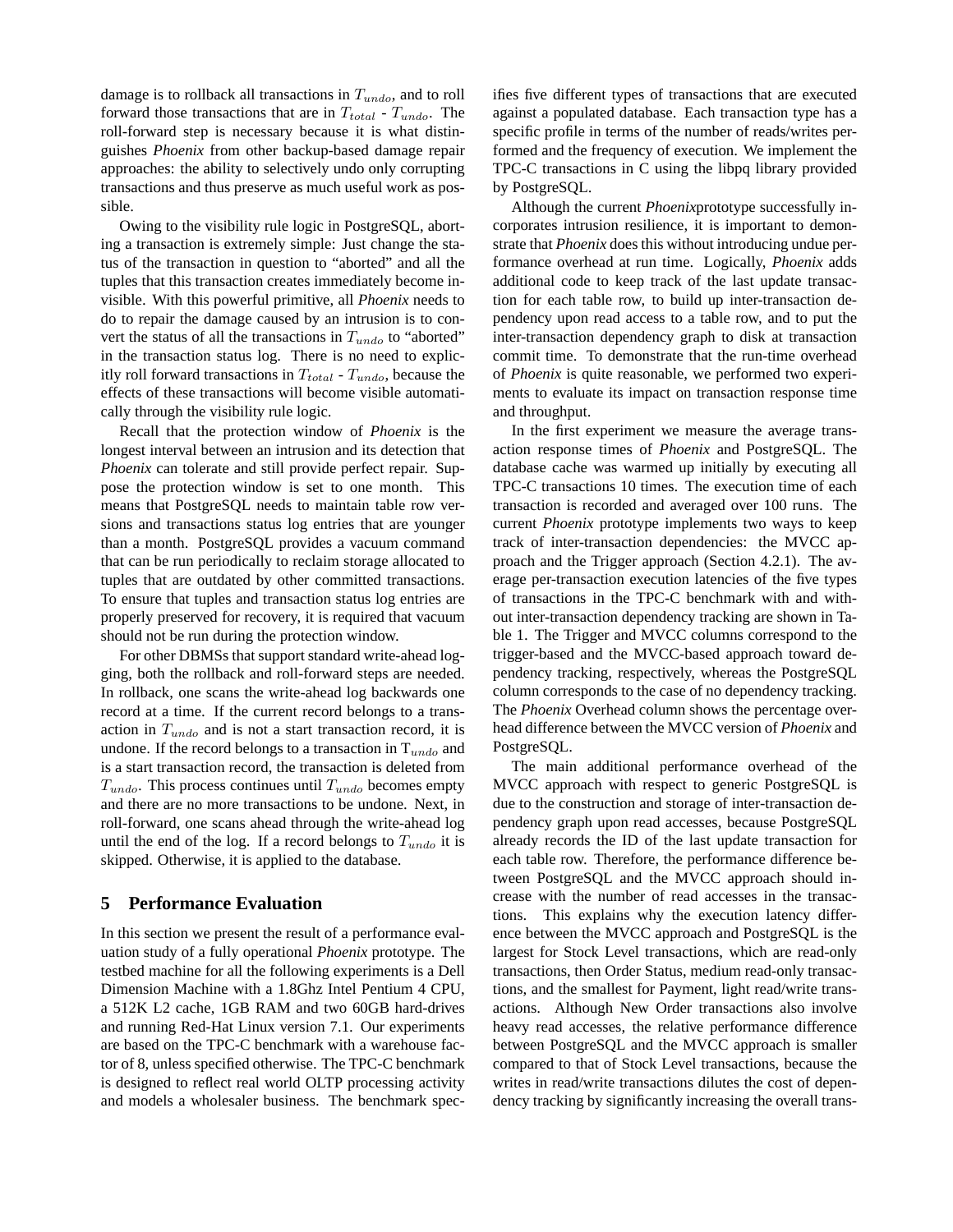| <b>Transaction</b> | <b>Access</b>          | <b>Trigger</b> | PostgreSQL | <b>MVCC</b> | <b>Phoenix</b> |
|--------------------|------------------------|----------------|------------|-------------|----------------|
| <b>Type</b>        | <b>Characteristics</b> | based (ms)     | (ms)       | (ms)        | Overhead       |
| Payment            | Light Read/Write       | 179.1          | 128.6      | 129.7       | 0.83%          |
| Delivery           | Medium Read/Write      | 4321           | 1787       | 1820.9      | 1.89%          |
| New Order          | Heavy Read/Write       | 30123          | 5840.9     | 5970        | 2.21%          |
| Order Status       | Medium Read Only       | 273            | 165.4      | 172.2.      | 4.11%          |
| <b>Stock Level</b> | Heavy Read Only        | 589.4          | 217.8      | 228.4       | 4.89%          |

Table 1: Average execution latencies in milliseconds of different types of transactions in the TPC-C benchmark when executed with/without inter-transaction dependency tracking added by Phoenix. The Trigger and MVCC columns correspond to the triggerbased and the version-based approach, respectively, to dependency tracking, whereas the PostgreSQL column corresponds to the case of no dependency tracking. The Phoenix Overhead column shows the percentage overhead difference between MVCC and PostgreSQL.

| <b>Throughput</b> |       |       |        |        |
|-------------------|-------|-------|--------|--------|
|                   | $W=4$ | $W=8$ | $W=16$ | $W=32$ |
| <b>Phoenix</b>    | 911   | 776   | 735    | 681    |
| PostgreSQL        | 993   | 850   | 793    | 740    |
| Overhead          | 8.25% | 8.7%  | 7.31%  | 8.0%   |

Table 2: Overall transaction throughput comparison between the MVCC version of Phoenix and PostgreSQL under the TPC-C benchmark in terms of number of transactions executed per second. W is the number of warehouses.

action latency without adding any extra dependency tracking overhead. This is also why a four-fold increase in latency from Delivery to New Order, only results in a corresponding increase in overhead of 0.32%.

The latency measurements in Table 1 demonstrate that the penalty in transaction response time that *Phoenix* introduced for the TPC-C benchmark is less than 5%. Table 1 also shows that the performance difference between the Trigger approach and the MVCC approach could be up to a factor of five, e.g., Delivery transactions. This is mainly due to the additional cost associated with access to the *CreateTran* table at run time.

In the next experiment we investigate how *Phoenix* affects the transaction throughput under the TPC-C benchmark. We simulated 400 simultaneous users that execute a transaction mix consisting of *45% New Order transactions, 43% Payment transactions and 4% Order Status, Delivery and Stock Level transactions*. Each user submits this transaction mix to the database server over a period of two hours. Table 2 shows the comparison in the transaction throughput between *Phoenix*-MVCC and PostgreSQL, in terms of number of transactions processed in one minute, which is the standard throughput metric for TPC-C benchmarks. The TPC-C specification models a warehousing business and allows scaling the database size by increasing the number of warehouses (W). These scaling rules are explicitly defined and addition of one row to the warehouse table results in a addition of 475,000 rows across the database.

Although the transaction throughput decreases as the database size is increased from  $W=2$  to  $W=32$ , the performance overhead of *Phoenix* compared to PostgreSQL remains almost the same. Overall, *Phoenix* incurs a throughput penalty of around 8% for all database size when compared to PostgreSQL. This is because scaling has no effect on the number of dependencies that are being generated over the test run. Each transaction reads the same number of rows for a database with one warehouse as for a database with five warehouses. Thus the overhead associated with updating the dependency graph remains almost constant. Consequently, the resulting dependency graph has the same number of edges for all warehouse factors but its density may vary. The marginal drop in throughput performance can be attributed to the need to access a common disk based log file. The shared memory-resident dependency graph *does not* affect the overall transaction throughput, as no locking is required while accessing this graph and each transaction accesses it's own unique hash table. Further, allocating extra buffers in the shared memory region based on an estimate of the graph size ensures that the graph is always memory resident.

Finally, in terms of space overhead, *Phoenix* requires 4 bytes for each table row to record the ID of the last update transaction. Assuming at the average table row size is 50 bytes, this represents an 8% overhead. In the MVCC approach, this space overhead is 0% with respect to PostgreSQL because PostgreSQL maintains the Xmin field for free. The space overhead of the Trigger approach, on the other hand, is 16% because it uses a separate system table that requires an additional 4-byte row OID field. As for the inter-transaction dependency graph, assume that each transaction on the average adds 10 edges to the graph, and the DBMS executes 200 transactions per second, then the size of the inter-transaction dependency graph is  $10 * 100 * 3600 * 24 * 4 = 3.456$  Gbytes per day, assuming each dependency graph edge costs 4 bytes. For a protection window of two weeks, this translates to less than 49 Gbytes, which can be easily accommodated by a 60-Gbyte IDE drive that costs under \$150 as of July 2002.

# **6 Conclusion**

As DBMSs become an integral component of Internet services, they are subject to the same type of attacks that have plagued their front-end servers. Although access control and authentication can a large extent fend off direct attacks,